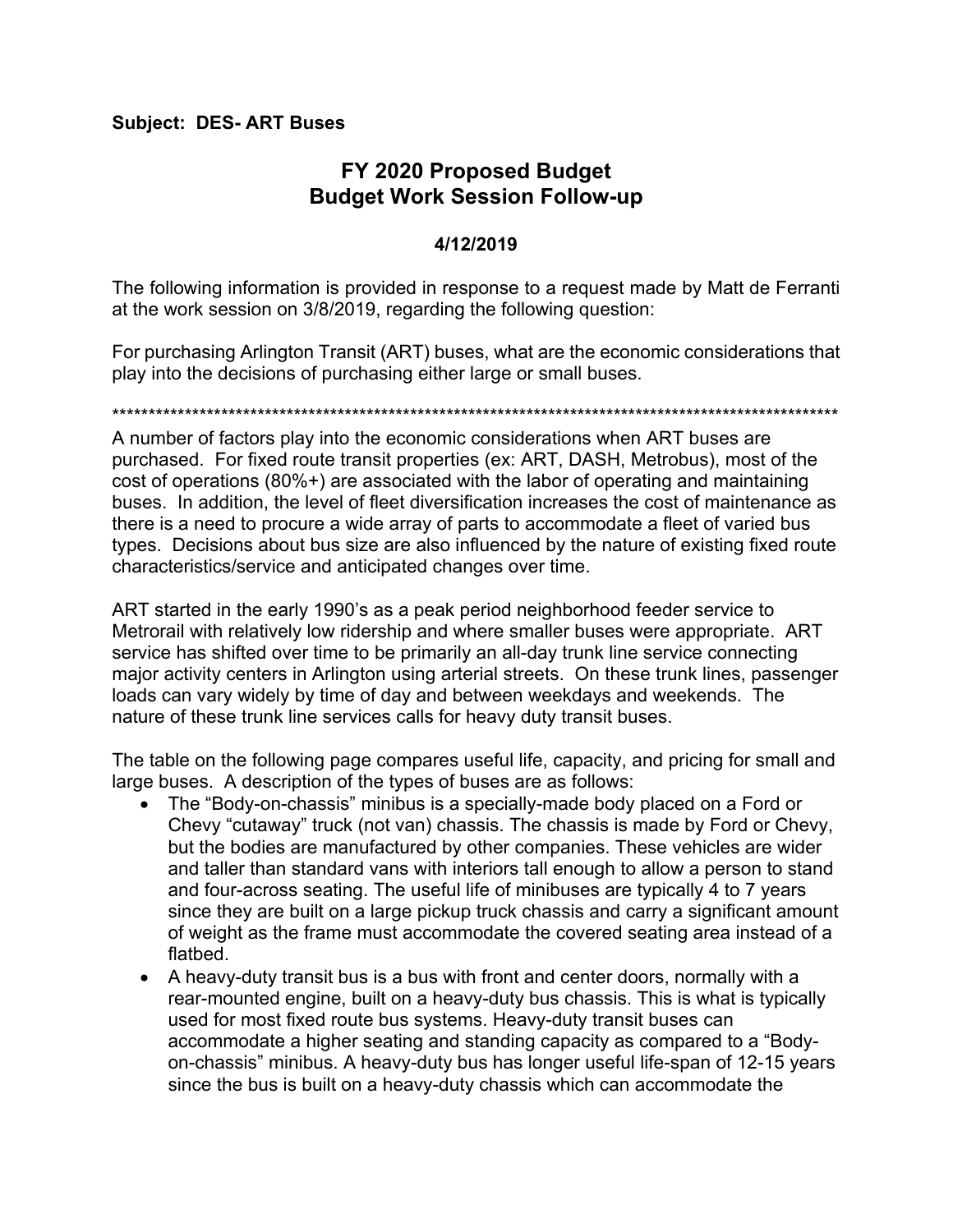weight of a bus and have engines which can support the movement of this weight overtime.

|                                               | "Body-<br>on-<br>chassis"<br>minibus<br>(23') | "Body-on-<br>chassis"<br>minibus (26') | <b>Heavy-Duty</b><br><b>Transit Bus</b><br>(30') | <b>Heavy-Duty</b><br>Transit Bus (35') | <b>Heavy-Duty</b><br><b>Transit Bus</b><br>(40') |
|-----------------------------------------------|-----------------------------------------------|----------------------------------------|--------------------------------------------------|----------------------------------------|--------------------------------------------------|
| <b>Useful Life</b>                            | 4-7 years                                     | 4-7 years                              | 12-15 years                                      | $12-15$ years                          | 12-15 years                                      |
| <b>Seating</b><br><b>Capacity</b>             | 12                                            | 18                                     | 28                                               | 32                                     | 42                                               |
| <b>Standing</b><br><b>Capacity</b>            | up to $3$                                     | up to $6$                              | up to 29                                         | up to 33                               | up to $43$                                       |
| # of<br>Passenger<br><b>Doors</b>             |                                               | 1                                      | $\overline{2}$                                   | $\overline{2}$                         | $\overline{2}$                                   |
| <b>Unit Price</b><br>(before add<br>on items) | \$210,000                                     | \$230,000                              | \$377,000                                        | \$437,000                              | \$454,000                                        |
| Cost to<br><b>Operate</b>                     | \$83.00 per<br>hour***                        | \$83.00 per<br>hour***                 | \$83.00 per<br>hour***                           | \$83.00 per<br>hour***                 | \$83.00 per<br>hour***                           |

*\*\*\*\$83.00 per hour is the existing contract cost including operations, maintenance and management (by contract) but excludes capital amortization of vehicles which are owned by Arlington.*

## Arlington's ART Bus Fleet

ART currently has a fleet composed of 14 "Body-on-chassis" minibuses with only eight (8) in service and 64 heavy-duty transit buses which are all in service. Currently six small minibuses are not in service due to structural damage due to the age and the wear and tear on those minibuses.

Considerations When Selecting Bus Sizes

- Cost of Labor: The main cost driver for bus operations is the cost of labor and maintenance.
- Vehicle Reliability & Durability: Assessing vehicle performance in operation over time.
- Vehicle availability and the flexibility to serve routes if there are mechanical breakdowns and/or emergencies.
- Mixed Fleet of Buses
	- o Having a mixed fleet of buses among "Body-on-chassis" minibus and heavy-duty transit buses requires an expanded on-site inventory of parts required to maintain the buses.